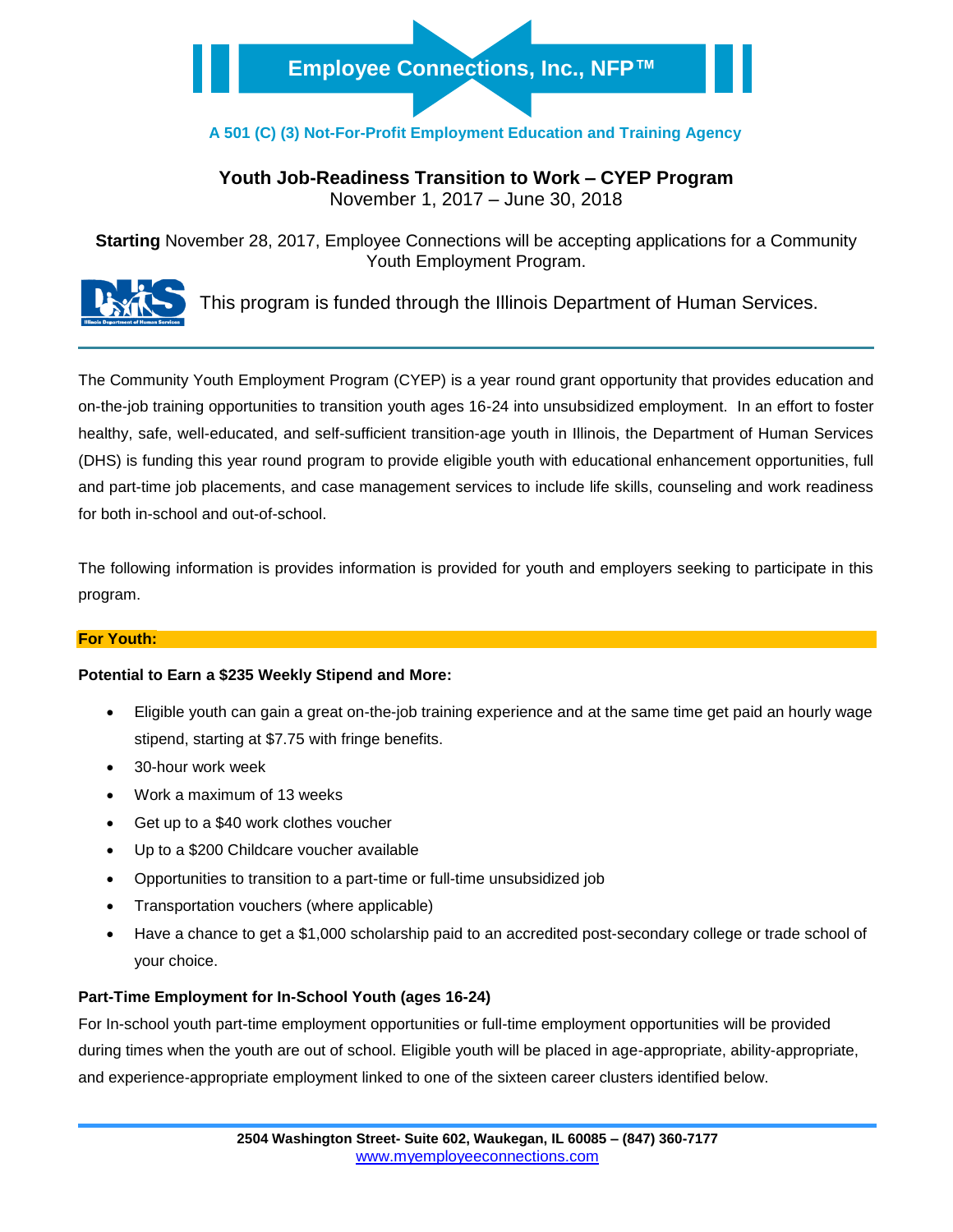# **A 501 (C) (3) Not-For-Profit Employment Education and Training Agency**

The youth's wage period cannot exceed 3 months (13 weeks). In-School youth are those youth actively pursuing their high school diploma or GED, or those enrolled in post-secondary education at least half-time.

## **Full-Time Employment for Out-of-School Youth (ages 16-24)**

For Out-of-school youth full-time employment opportunities will be provided. Eligible youth will be placed in ageappropriate, ability-appropriate, and experience-appropriate employment linked to one of the sixteen career clusters identified below.

The youth's wage period cannot exceed 3 months (13 weeks). In-School youth are those youth actively pursuing their high school diploma or GED, or those enrolled in post-secondary education at least half-time.

**Out-of-School Youth** are those youth that have already acquired their high school diploma or GED. *NOTE: Out-of-school youth that are not actively engaged in pursuing their high school diploma or GED may still be eligible for the program. These youth must actively re-engage in the pursuit of their Diploma or GED.*

### **Targeted Industries and Career Clusters:**

All educational enrichment and work readiness projects must be aligned with the career clusters or groups of occupations and industries that have in common a set of foundational knowledge and skills. There are 16 nationally recognized clusters including:

- Agricultural, Food & Natural Resources **· Conservery Agricultural**, Food & Natural Resources
- Architecture & Construction **Architecture & Construction Architecture & Construction**
- 
- 
- Business Management & Administration **Manufacturing Manufacturing**
- Education & Training **Marketing Contract Contract Contract Contract Contract Contract Contract Contract Contract Contract Contract Contract Contract Contract Contract Contract Contract Contract Contract Contract Contract C**
- 
- 
- Health Science

#### . **Eligible Youth Participants:**

- 
- 
- Arts **Information Technology Information Technology**
- Audio/Video Technology & Communications **Communications ACCOM** Law, Public Safety, Corrections & Security
	-
	-
- Finance **Science Accompanyies** Science, Technology, Engineering, & Mathematics
- Government & Public Administration **Conserverse Conservation, Distribution, & Logistics** Conservation, a Logistics

In-school youth ages 16-24, or out of school youth ages 16-24 who are served in or meet one or more of the following:

- National School Lunch Program / Free & Reduced Lunch Program
- Supplemental Nutrition Assistance Program (SNAP)
- Temporary Assistance for Needy Families (TANF)
- **Other risk factors:**
	- At risk of involvement or further involvement in the criminal or juvenile justice system, including exoffenders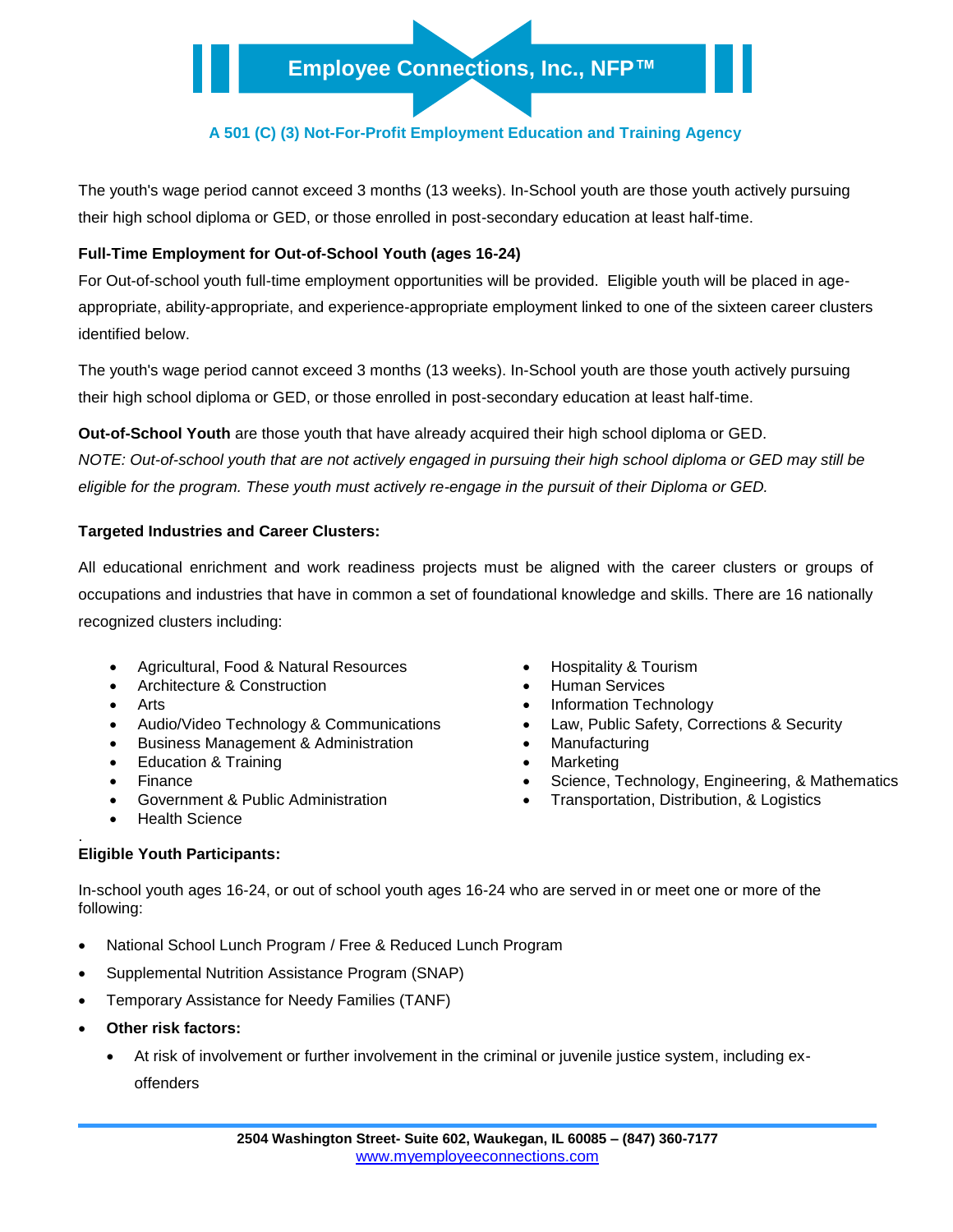# **Employee Connections, Inc., NFP™**

## **A 501 (C) (3) Not-For-Profit Employment Education and Training Agency**

- At risk of involvement in the child welfare system
- At risk of education failure (includes risk due to social conditions)
- Education failure (Dropped Out, Expelled, etc., no GED)
- Youth with no work experience
- Youth with a history of employment failure
- Homeless youth
- Youth with a disability
- Family income does not exceed 185% of the Federal Poverty Level (FPL)

Participants must include documentation to support the above eligibility requirements as well as the following:

#### **Lake County, Illinois Residency:**

Completion of an I9 Form: <http://www.uscis.gov/files/form/i-9.pdf>

#### **For Youth That Are Selected:**

Youth that have successfully completed their online application will be contacted by one of our staff to schedule a time for you to come in to our office with your proof of eligibility documentation. Youth who are selected to participate in the program will be assigned a program orientation date and time.

#### **Prior to Actual Employment:**

- In order for a youth be assigned to a worksite and begin their on-the-job training with stipend pay, it is mandatory that all program youth complete the following:
	- o **Work Readiness Training:** These are short projects that provide training on the work readiness skills needed for employment using the Illinois workNet portal www.illinoisworknet.com In addition; work readiness activities may also include hands-on experience aligned with the identified Career Clusters.
	- **Illinois workNet**: All youth applications must be entered in Illinois workNet. Once the youth has completed an application in Illinois workNet, our case manager will verify eligibility. If eligibility is determined, the application will be printed out and the youth participant and case manager will sign it and maintain it along with the eligibility documentation in the youth's file.

The following tools available through the Illinois workNet will be required for all participants:

# **For Youth - How to Apply:**

To apply for the CYEP, you must first have an Illinois workNet account. To register for an Illinois workNet account go to [https://www.illinoisworknet.com/Pages/Register.aspx?ReturnUrl=/.](https://www.illinoisworknet.com/Pages/Register.aspx?ReturnUrl=/) For assistance, contact us our office at (847) 360-7177.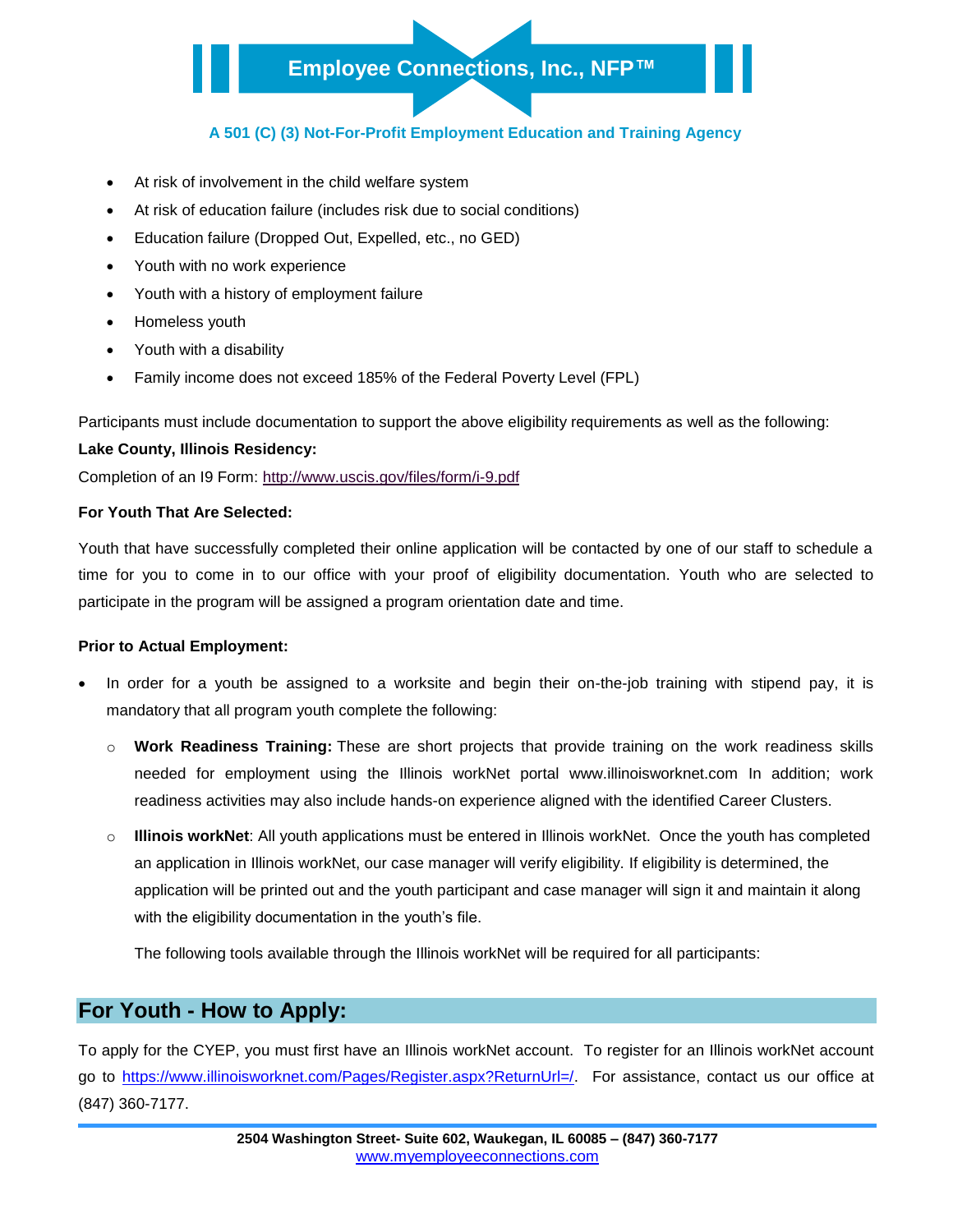## **A 501 (C) (3) Not-For-Profit Employment Education and Training Agency**

## **When to Apply:**

#### **Program Enrollment Dates:**

- Winter Session November 28 December 31, 2017
- Spring/Summer Session January 1 February 28, 2018

## **Where to Apply:**

Come in and apply online at Employee Connections. A Case Manager will assist you in the process.

| Address:        | <b>Employee Connections</b><br>2504 Washington Street<br>Suite 602<br>Waukegan, IL 60085<br>(847) 360-7177                                           |
|-----------------|------------------------------------------------------------------------------------------------------------------------------------------------------|
| Days and Times: | Onsite Online Applications - Monday through Thursday<br>$10:00am - 2:00pm$<br>November 28, 2017 - December 31, 2017<br>January 1 - February 28, 2018 |

# **You can also apply directly online at your designated location by going to:**

# [www.illinoisworknet.com/cyepapply](http://www.illinoisworknet.com/cyepapply)

# **For Employers - How to Register To Become An Employer Worksite:**

If you are an employer in Lake County, IL, and would like to participate in our program as a worksite, you must first complete an online **Employer Worksite Agreement**. To access and complete an employer worksite agreement, go to myemployeeconnections.com/cyep/employers. Download and complete the agreement and email a signed PDF of the agreement to [regina@myemployeeconnections.com.](mailto:regina@myemployeeconnections.com) Eligible employers, those who meet the employer worksite qualifications for this program, will be notified of the approval status to participate in the program. Please note: All participating employers must agree to a site visit. Site visits and background checks of employer's staff working with youth are required prior to placing a youth at your facility.

### **Employer Agreements:**

All youth employment opportunities must have signed Employer agreements.

Each agreement must contain, at a minimum, the following items for each worksite included in the agreement:

- Worksite contact and mailing information;
- Detailed information on the worksite such as location, working days and hours, activities, job titles, job descriptions, and number of positions under each;